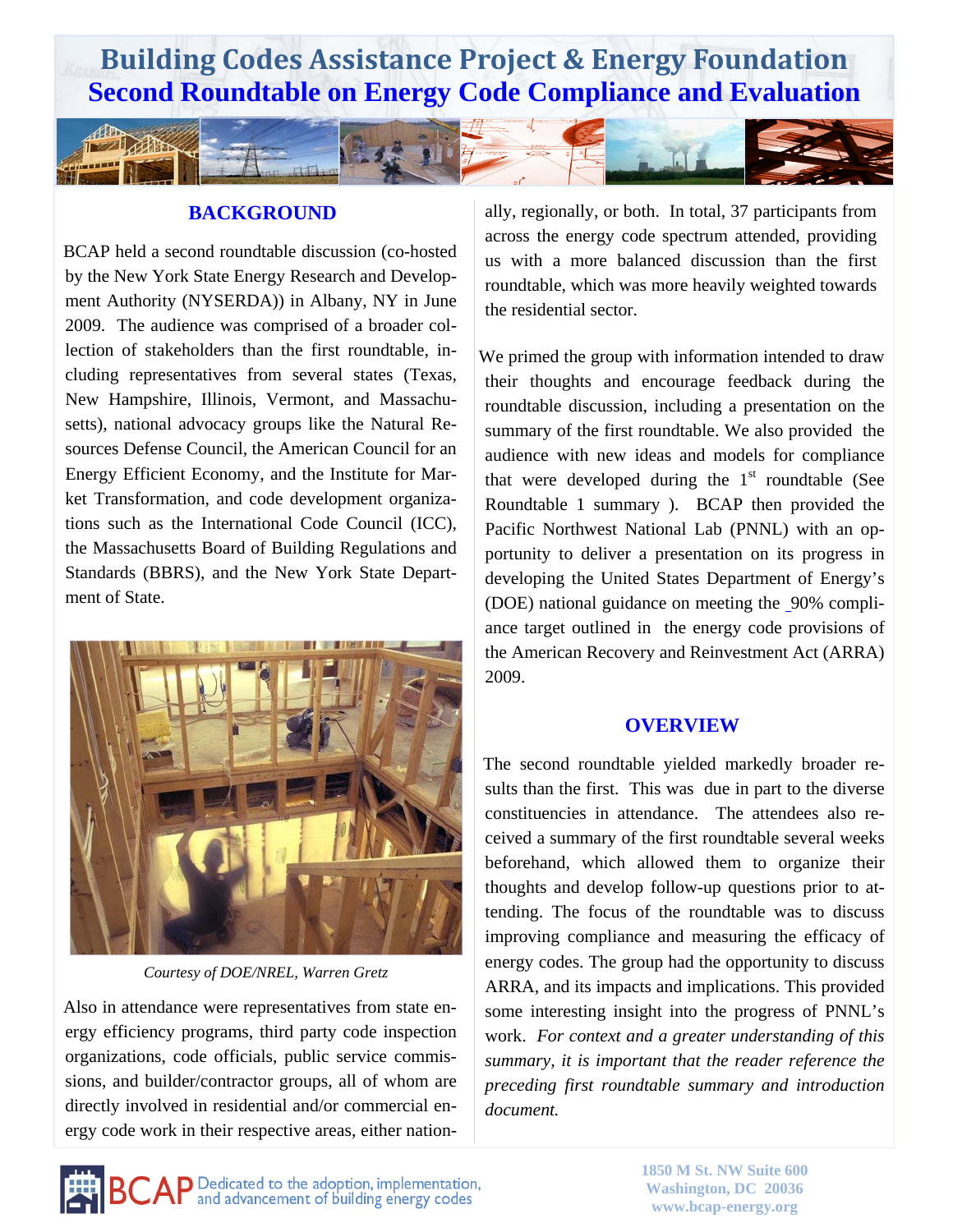#### **DOE COMPLIANCE STRAWMAN**

 Mark Halverson of PNNL presented an overview of the work underway to develop guidance documents for the "90 percent compliance requirement." Mark presented the current status of the PNNL guidance work as follows:

- PNNL and DOE are developing guidance for the "90 percent compliance" measurement to help increase the consistency of measurement across the country.
- Although the first DOE strawman tended to focus on compliance measurement methods that didn't rely much on labor-intensive field measurement, feedback stressing the need for field verification has influenced PNNL to place a greater emphasis on it. For example, it was initially intended that the compliance data could somehow be collected electronically without inspecting actual buildings in the field to gather data on whether or not they complied with the energy codes. Since then, PNNL has included the need for in-field compliance verification of actual buildings as a major component of their guidance.
- PNNL is looking at different systems for determining a "statistically valid" sample, based on building types and sizes.
- One approach PNNL is considering to determine a state code's overall efficacy is to compare its performance against a "top 20" checklist of energy code compliance problem areas.
- Generally, the group was concerned that focusing on specific checklists that either addressed major problem areas in code compliance measurement

(e.g. duct sealing, insulation installation, etc.), or on greatest areas of energy usage intensity, might draw focus to just those areas in enforcement, thereby diluting the overall impact of energy codes down the line.

 Mark clarified that states did not need to measure energy cost savings and job creation for ARRA compliance.

 PNNL received some excellent feedback from the roundtable group, especially in the area of defining how to sample building compliance and its future impacts on overall energy code efficacy . PNNL later invited this roundtable audience to join the "90 percent strawman" comment group, an unanticipated but welcome outcome of the event that gave our attendees the opportunity to contribute to this important effort and expand PNNL's access to qualified reviewers.



*Courtesy of DOE/NREL, Building Science Corporation* 

#### **COMPLIANCE**

The compliance discussions focused on several areas of need that were identified by those in the energy code sector : 1) provide additional energy code infrastructure; 2) develop new and more effective training and compliance tools; 3) create multiple consumer

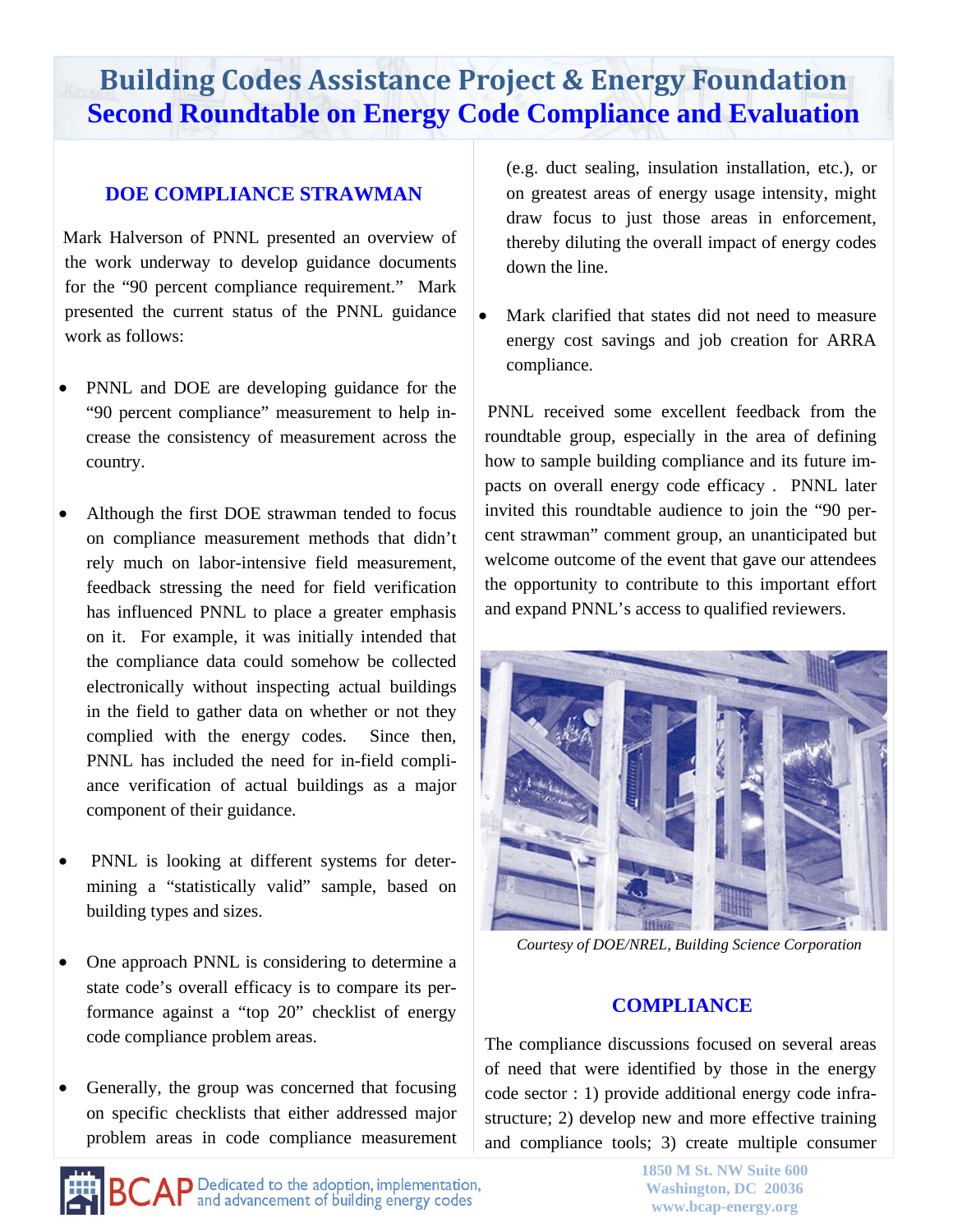and stakeholder "value propositions"' and, finally 4) run pilot projects to test and develop solutions to the needs identified. In more detail:

#### **1. Provide Additional Energy Code Infrastructure:**

 Should an additional layer of more highly trained professionals be added to the existing infrastructure? The concept of Energy Code Professionals (ECPs) is gaining interest and action in Massachusetts and around New England. ECPs are generally third party inspection service professionals , such as energy raters in a HERS-As-Codes model or true  $3<sup>rd</sup>$  party commissioning agents acting in support of code enforcement. The HERS-As-Codes model uses home energy rating system (HERS) certified raters that have received additional training in local or state codes. Since code enforcement is often not well supported, concern arose with how ECPs might be paid for. Several attendees indicated that splitting responsibility between ECPs and code enforcement officials (CEOs) would need to be well defined so that the



*Courtesy of DOE/NREL, Warren Gretz* 

roles of both parties were understood. Might this infrastructure development fit in the community energy efficiency management (CEEM) concept?

- Third-party and special inspections<sup>1</sup> are crucial for code compliance, generally, and can also be used for energy code compliance. Private sector resources exist in this area but they have not been marketed well. Only a small portion of municipalities use this option; even very sophisticated building departments don't have the expertise to evaluate energy code compliance fully. We need a better definition of what these services are and how they might be better accessed by jurisdictions. Further, the role of commissioning and how to adapt it as a third party process, where plan review for energy code is utilized early in the design phase, was cited as a possible compliance improvement. This would help assure that commissioning agents are utilized early-on in the compliance process so that energy design is positively impacted.
- The opportunity to use HERS-As-Code compliance needs to be researched, defined, and utilized in a well-organized manner. How and where raters fit into the process, and how the rating process can be best integrated with code compliance needs investigation. Raters perform comprehensive testing and inspections, as well as plan reviews on homebuilding projects, usually for Energy Star or similar residential advanced homes programs.

1– **Third party inspector** (3rd party; Agent of jurisdiction): Independent consultant will do a task on a particular job when asked by the community. These individuals may have broad area of expertise and can evaluate multiple components of a building.

**Special inspector** (SI; Agent of building owner): Individual is required by code to perform an inspection or series of inspections. This individual has specific component of building that he/she can evaluate. SI reports on this particular component only.

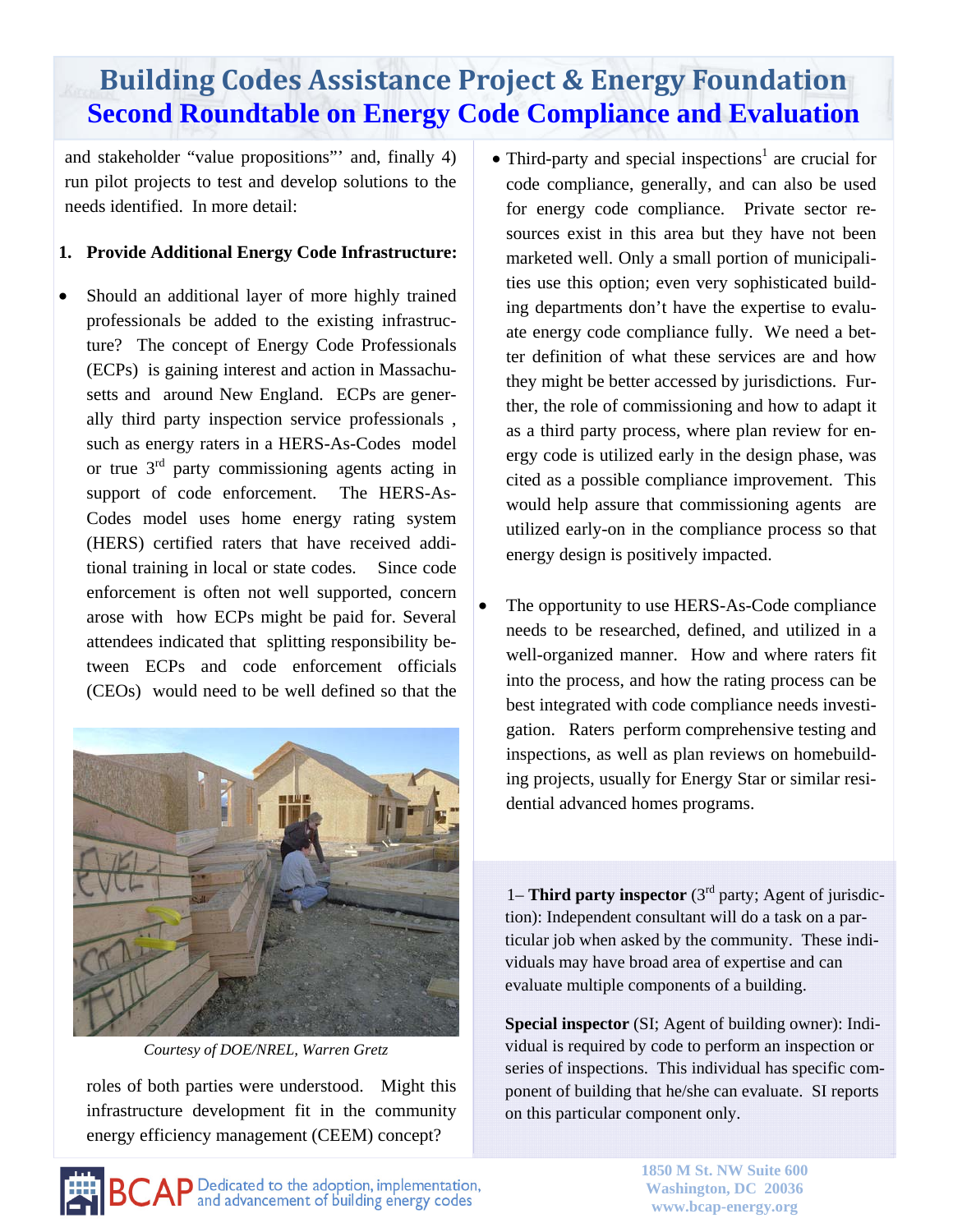Tapping into this infrastructure, where it exists where it might be easily developed, can have the impact of improving code compliance while taking some of the plan review and inspection burden off of code officials. We need to explore whether this could be paid for through utility and other efficiency programs that currently use this infrastructure for beyond-code programs.

- Energy code "mentors" could be added to the compliance stream. The construction industry includes many potential players that could influence energy code compliance and efficiency decisions in the design and construction process, including building supply houses (estimators, outside sales people), and the design community (architects and engineers). For example, interested designers who receive additional training in energy codes and have an interest in mentoring their peers could be designated as energy code mentors for their community or region. Estimators and field sales people from building supply houses trained in efficiency and energy codes could provide input on code and beyond-code energy efficiency decisions when builders, developers, and consumers come to them for pricing on materials for homes. They may even support such services by charging a nominal fee for preliminary energy code plan review, as well as provide actual preliminary compliance advice, thereby creating a sustainable support infrastructure.
- The idea of community energy efficiency management (CEEM) is another way to expand the infrastructure of stakeholders that can influence energy efficiency and proper energy code compliance; a topic of major interest to the whole group when introduced by BCAP. Community energy efficiency management is a concept whereby energy efficiency professionals are trained in energy code



*Courtesy of DOE/NREL, University of Texas at Austin* 

mentoring and provide assistance to communities with overall energy planning. They can provide expert guidance and hands-on training to local code officials in order to raise their general knowledge and provide answers to difficult energy code implementation issues. This effort can be further sustained if the CEEM integrates this work with community energy efficiency planning, and local, state and Federal efficiency and incentive programs. Energy savings identified by the CEEM service could pay for those services to the community, thus achieving sustainable support for both codes and other efficiency efforts.

 Finally, the interrelated roles of the code enforcement officials (CEOs), builders, and designers with special third party energy code compliance agents/ agencies must be better defined if the potential benefit of adding this new infrastructure element is to be fully realized.

**BCAP** Dedicated to the adoption, implementation,

**1850 M St. NW Suite 600 Washington, DC 20036 www.bcap-energy.org**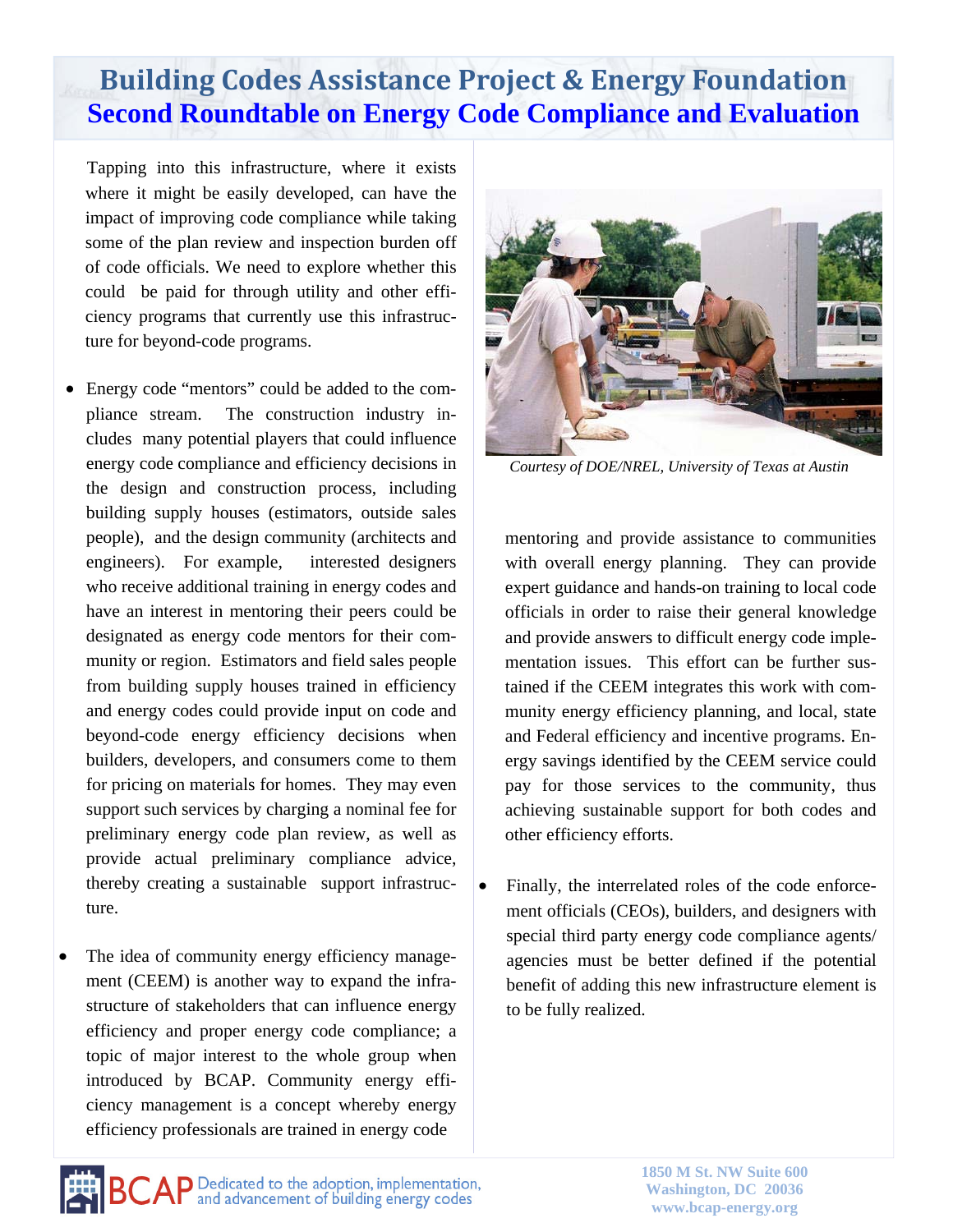#### **2. New and better tool and training development/ deployment:**

- The PNNL compliance tools REScheck and COMcheck have made considerable headway in improving energy code compliance over the years. Feedback from the field has taught us that these are excellent tools and that they have improved compliance greatly. The downside and concern is that REScheck will be less flexible as the code becomes less flexible. This means that care needs to be taken to maximize its usability. It was suggested that REScheck needs to better reflect the performance compliance approach, which allows greatest design flexibility of all the code compliance methods in the IECC.
- Texas A&M ESL is developing the International Code Compliance (IC3) software to not only demonstrate compliance for the IECC residential requirements, but for gathering, compiling and reporting data up to DOE for the ARRA "90 percent compliance" metric. Should the private sector be encouraged, even incentivized, to provide this service and support? Is this primarily a DOE role? Should DOE provide criteria and guidance for private sector support and software development? These questions were left open at the end of the meeting.
- Many CAD programs are now available that integrate codes into their boilerplates; can we promote this use more consistently for the energy codes? There may be some ways to automate some of the compliance process into the more complicated building design process. Also, working freeware energy efficiency guidance tools --like EPA's "Target Finder"-- into design tools to help optimize design based on energy efficiency gains can yield energy code and overall energy efficiency design

benefits. This must be accompanied by advanced training. Otherwise, this approach could allow for major "gaming" to evade compliance if code officials or other third party reviewers don't understand these technologies.

• There was considerable agreement that in light of ARRA and the American Clean Energy and Security Act of 2009 (ACES), there should be a big push to take on the development of tools in a coordinated manner among the states. Like ARRA, the ACES Bill and its Senate companion legislation provide significant direction to adopt even more stringent codes with stricter compliance targets, along with financial support for their implementation.



*Courtesy of DOE/NREL, Warren Gretz* 

• Research, develop, and promote new methods of training for all stakeholders. End "silo training" (i.e. the habit of training builders, CEOs, and designers separately) and bring the same message/ information to all stakeholders. Work with circuit riders (trainers who travel from jurisdiction to jurisdiction supplying hands-on, in-the-field training and onsite training) and other in-field, onsite, and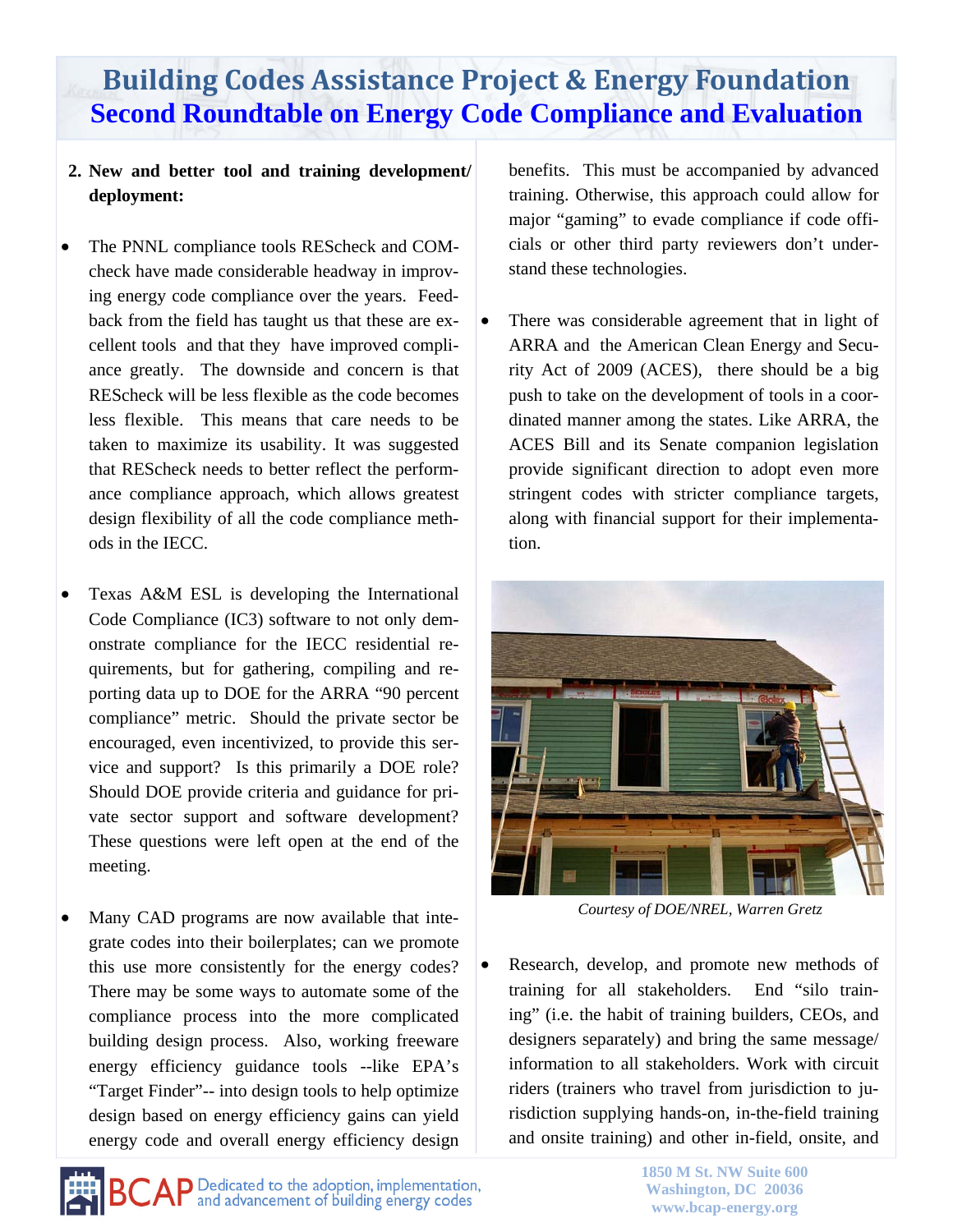distance learning methods to expand the accessibility of training and make it easier for busy stakeholders to receive it.



*Courtesy of DOE/NREL, Eric Telesmanich* 

- **3. Create consumer and stakeholder "value propositions":**
- The roundtable discussion identified the need to create better consumer awareness and demand to promote additional compliance. One example of this is the Town of Bedford, NY, where Energy Star was adopted as the residential energy code. The REMRate software utilized to demonstrate compliance contains carbon savings reports which are used to create an incentive for homeowners and builders to build more efficient homes. The greater the energy efficiency and carbon savings reached, the lower the permit fees charged by the Bedford building codes department. Homeowners tend to think that energy efficiency happens automatically through the codes, which we know is not true. We also need to create time-of–sale consumer informational pieces so that consumers can express a demand for fully demonstrated, transparent energy code compliance from builders and developers.
- CEOs are charged with, and pay most attention to,

the enforcement of the "life-health-safety" (l/h/s) codes, like fire, mechanical, and plumbing. Energy efficiency is secondary in that scheme. There is a need to promote the l/h/s elements of energy codes, including their positive impacts on carbon savings and global warming, occupant comfort, and building operation and ownership costs.

 Communities from states down to towns and villages need to be educated on the importance of energy codes through increased levels of outreach to all stakeholders, including decision-makers. They should be reinforced by incentives (i.e. via Waxman-Markey) in national, state and local policy. For example: performance on energy code compliance could be linked to state access to federal funding for infrastructure as an incentive to perform better.



*Courtesy of DOE/NREL, Kenneth Shipp* 

 There is a need to determine whether or not the adoption of advanced codes has had a positive impact on code compliance in jurisdictions where they are adopted. There was some indication that this had happened from members of the audience, and we need to track that information. At the same time, we also heard that EPA is specifically discouraging the adoption of Energy Star as code in

 $\mathsf{C}\mathsf{AP}$  Dedicated to the adoption, implementation,  $\mathsf{AP}$  and advancement of building energy codes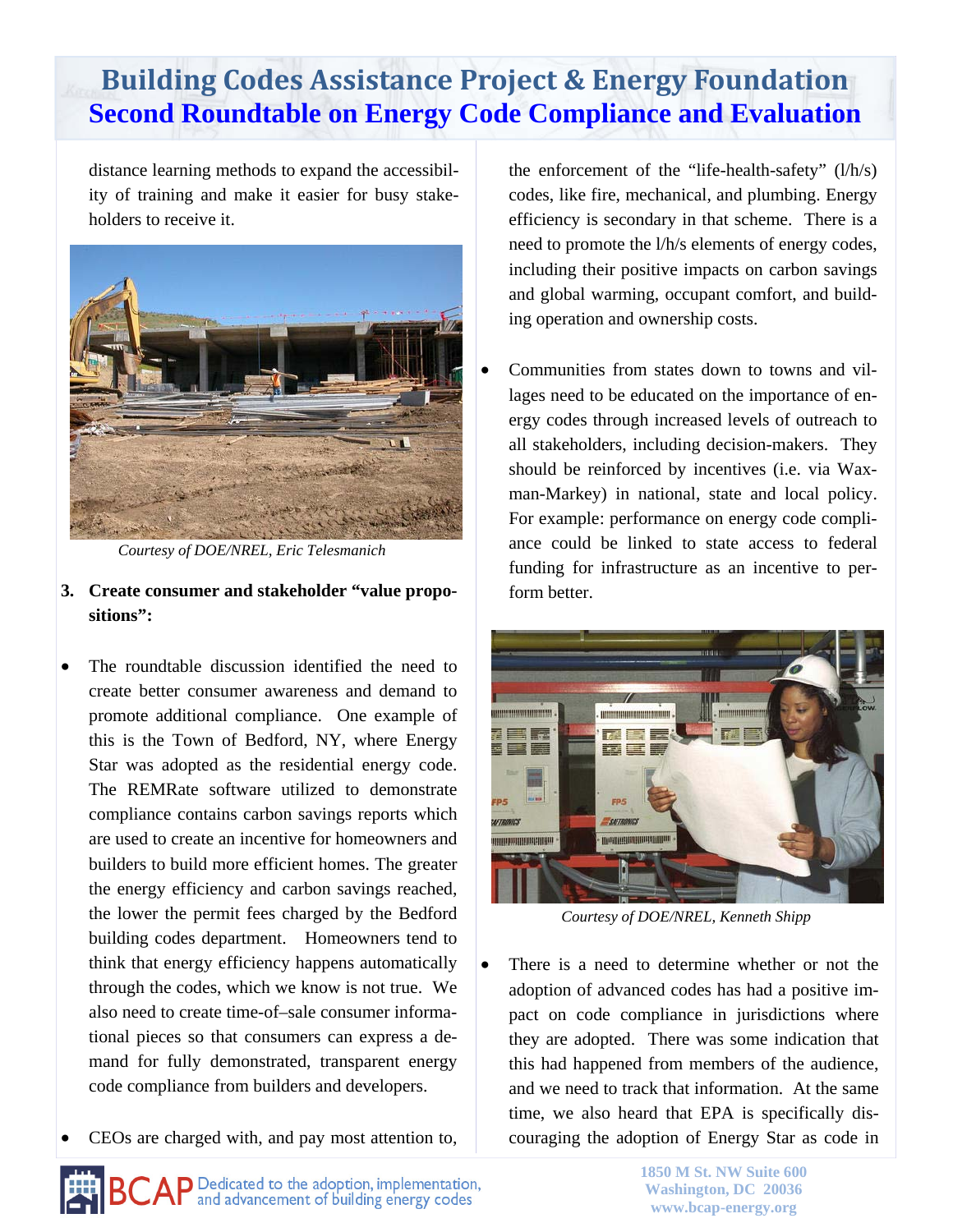jurisdictions, even though it has already been adopted in many communities. Can we do a better job of coordinating?

 Codes implementation needs to be bought into at the grassroots level in order to have lasting impact. Jurisdictions and states should bring all affected parties into the discussion. To this end, stop "silo" training and outreach by engaging all stakeholders; i.e. elected officials, developers, CEOs, builders, designers, contractors, homeowners, etc.



*Courtesy of DOE/NREL, Warren Gretz* 

- **4. Pilots:** In response to feedback and needs heard from the roundtable audience, BCAP has proposed some ideas for pilots. These pilots will be featured as discussion topics for further feedback at roundtable 3. This will help gain further input from many state and regional players that are already working on these issues.
- Research existing HERS-As-Codes compliance systems at work in other states and jurisdictions and conduct a well-informed, coordinated pilot to test and design the system with benefits and lessons learned from all current and past examples. Examples of this model are being used in CA, FL, Austin, Texas (TX), Long Island, New York (NY),

**CAP** Dedicated to the adoption, implementation,<br>and advancement of building energy codes

other NY towns, and other jurisdictions. There is need and interest in testing a model in VT, MA, ME and NY. These states have either included such approaches in recent legislation (MA, ME), or are faced with the need (VT), or are interested in measuring the impacts to improve compliance (NY, TX, FL, MN). The most extreme example and need is VT, where legislation to adopt the 2009 IECC and follow ARRA compliance requirements has been passed, but where there is currently no code enforcement infrastructure. There are many states nationwide with weak or sparse code enforcement infrastructures; VT may provide a valuable and replicable model for these places. BCAP, NEEP, VEIC, DOE and others are engaging in a discussion of a pilot project.



*Courtesy of DOE/NREL, FEMA* 

 Pilot other potential third party compliance models such as commissioning with true third parties or special inspections through A&E or other firms, and develop guidance criteria for those systems. BCAP is currently researching and developing some guidance for the state of ME, and has discovered that this option needs much clarification and development for use with energy codes. The criteria development may be complicated and require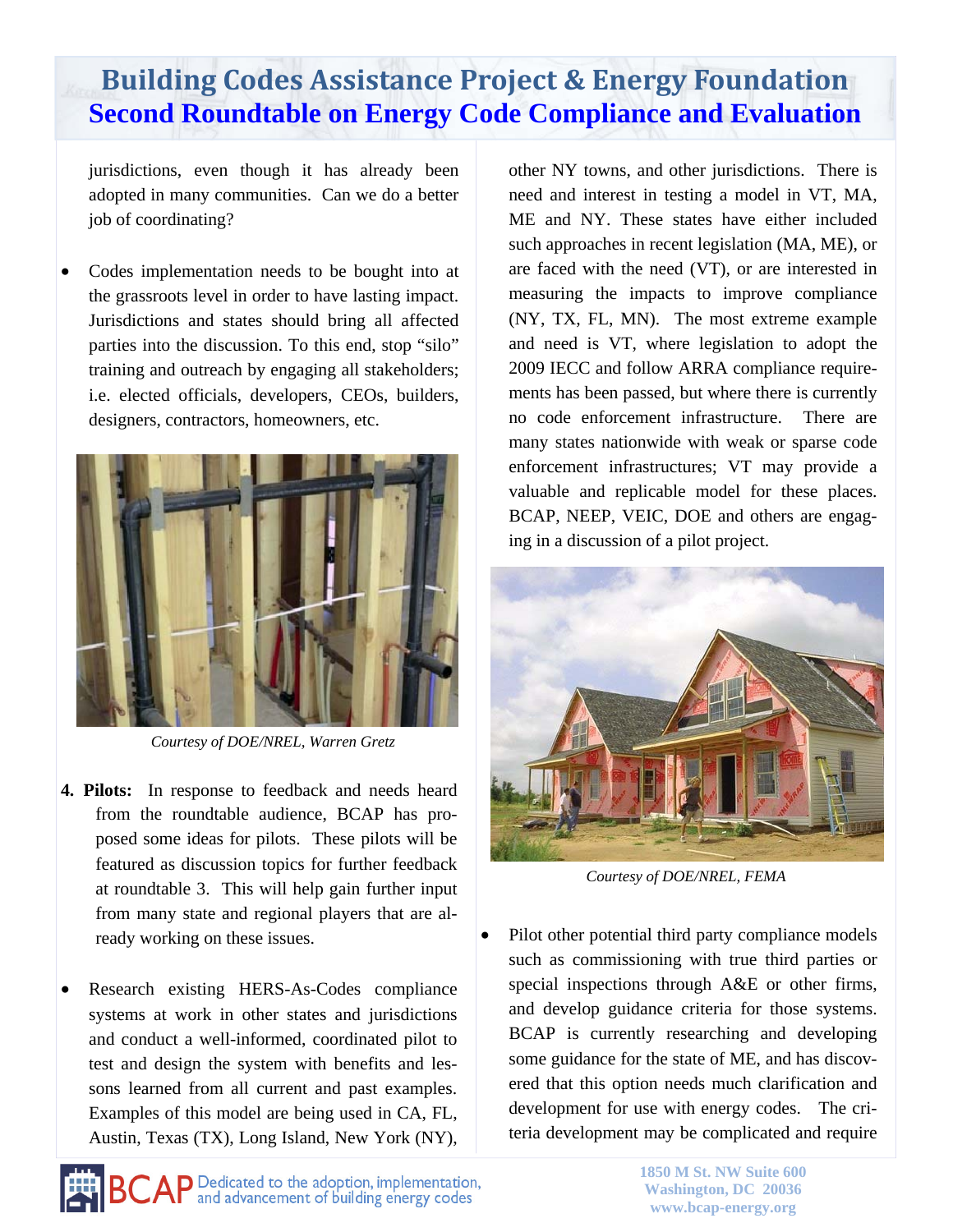

new and advanced standards for certification and consistency. This topic needs further study. MA, NY, NH, and TX are interested. *Courtesy of DOE/NREL, Bill Timmerman* 

- Research and report on the impacts of advanced codes on overall code compliance. Select 2 or 3 jurisdictions that have adopted advanced codes and measure the compliance in those jurisdictions. Assess what training and other mechanisms exist in those advanced code jurisdictions that might have contributed. We have heard from TX representatives that they have observed such positive impacts in TX where advanced codes have been adopted; BCAP is following up.
- Develop and conduct training assessments to determine what new or existing training models work best and pilot them to determine their potential for improving training efficacy. BCAP is in conversations with MA, NY, and NEEP on this.
- Pilot an Energy Code Professional (ECP) specialist position in a jurisdiction with a portion of the salary funded by a grant, the remainder funded by the jurisdiction or some other market-based means. This energy code specialist's work might be conducted in conjunction with other efficiency duties,

or as a stand-alone. This might be worth integrating with the BCAP community energy efficiency management (CEEM) model as one approach. NYSERDA and BCAP have had some discussions about this; the model will be discussed further at the US-DOE "Energy Codes 2009" National Conference in Portland , and roundtable 3. Likewise, other code infrastructure additions such as energy code mentors should be investigated during the pilot.

 There were suggestions that BCAP should convene a national working group to guide the compliance pilot development coming out of these roundtables.

#### **EVALUATION**

 The discussion was generally less animated around the issue of evaluation, except for one subject that the entire audience agreed on; we as a sector need to get a much better handle on the impacts and efficacy of energy codes in terms of energy and carbon savings as well as in overall compliance. This data is essential to helping "sell" energy codes and achieve sustainable, long-term support. To summarize the major points that arose: 1) utilities need to be more involved; 2) we may be missing the boat for improving evaluation through ARRA 90% compliance guidance by focusing on code compliance alone; 3 ) there is a need for a more in-depth national dialogue on energy code evaluation ; and 4) we need to pilot new approaches to evaluation .

- *1. Utilities need to be more involved in energy code evaluation (and energy code support).*
- For the most part, utilities have been disinclined to be involved in energy codes implementation in the past. We need to determine why this is. Is it because energy code savings were assumed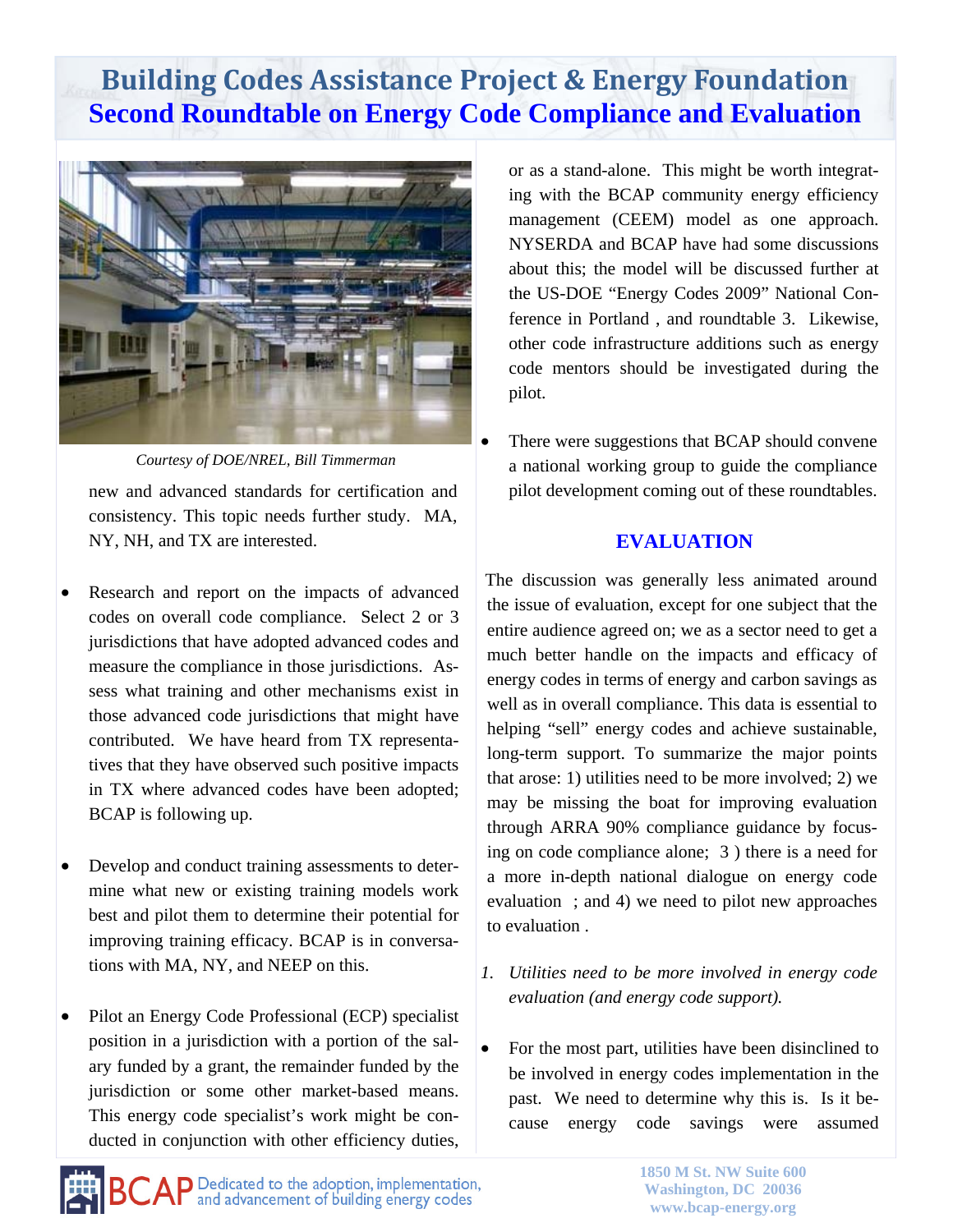(incorrectly in many cases) to be accruing at high rates because they are required? Utilities have generally not received credit for energy codes savings in state public benefit (PBF) or demand side management (DSM) programs. Utility PBF and DSM programs are funded by electric utility rate charges and administered through the utilities and their ratepayers to provide "credits" to the utilities for their involvement and offset the costs of their investment. Explore the CA model where utilities are credited for energy codes and develop methods to take that model nationwide. Research the National Action Plan for Energy Efficiency (NAPEE) and the "CA Model"; http://www.epa.gov/ cleanenergy/energy-programs/napee/index.html the paradigm that doesn't allow utilities to receive credit for energy code investments needs to change .

- Energy code advocates, adopters, administrators, and implementers need to connect more closely with the energy efficiency evaluation arena to help establish consensus guidelines for energy code evaluation; one example is the National Evaluation Conference; (www.iepec.org)
- *2. ARRA and DOE: are we "missing the boat" with the compliance requirements?*
- Should there be a closer connection between the ARRA 90 percent compliance guidance being developed and current energy efficiency program evaluation models that measure savings in energy and carbon savings?
- Can DOE or others emphasize a closer connection with evaluation of energy codes and measuring their efficacy in terms of energy savings in setting out the 90 percent compliance guidance? There is concern that by using checklists or concentrating

on ranked "top 20" code compliance problems to measure state compliance, we may diminish the overall impact of energy codes when the word gets out. Is it therefore necessary to connect with energy measurement this time around, or is simple compliance worthwhile?

• Should concerns about this potential disconnect be carried to the lawmakers through Waxman-Markey or other means? Since it may be too late via ARRA, do we need to express this need to policy makers soon? Evaluation is costly, too. Perhaps we need to provide greater incentives for better energy code evaluation via national policy efforts.



*Courtesy of DOE/NREL, Eric Telesmanich* 

**1850 M St. NW Suite 600 Washington, DC 20036 www.bcap-energy.org**